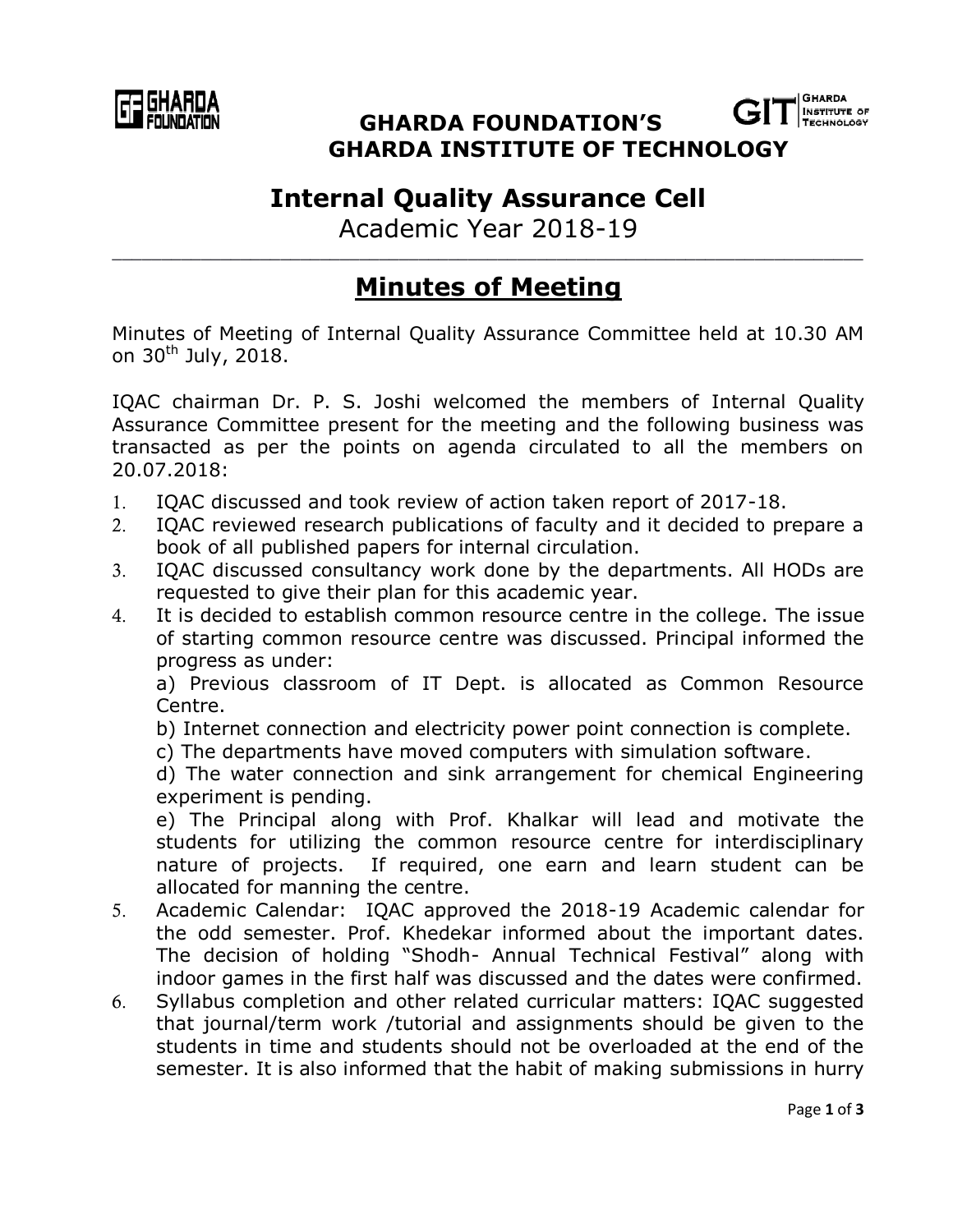at the last moment is to be discouraged. The Principal agreed to the valuable suggestion and informed about the special efforts taken by the college about completion of syllabus. Principal informed that the additional lecture at 9 am is being held in every department. He informed that attendance for additional lecture will be monitored.

- 7. Preparedness of technical festival (SHODH): Principal informed that Civil Engineering department will be organizing yearly tech-fest "Shodh 2018- 19" in academic year 2018-19. Dr. S. K. Patil will be Chairman and Prof. G. D. Parulekar will be Chief Co-ordinator for the said function. For this purpose, SRC will be formed within a week. It is suggested that invitation letters for Shodh should be prepared immediately and has to reach all colleges at the earliest.
- 8. Internship: The engineering Internship committee is constituted for the Academic Year 2018-19. Prof. Nalwala R. G. will lead the committee. The Committee shall work under overall supervision and guidance of the team leader of Academics.
- 9. In order to carry out institute functioning effectively in decentralised manner various committees were proposed and formulated by the administration consists of Principal & heads of the department. The names of the committee were discussed in IQAC meeting. After some modifications & alterations, the committees were finalized. List of the committees, responsibilities etc. is given below.

| <b>Committee</b>          | <b>Responsibility</b>                            |
|---------------------------|--------------------------------------------------|
| <b>NBA</b>                | Dr. Danawade B. A. & Prof. Lahane M. N.          |
| IQAC(Coordinator)         | Prof. Khedekar S. R. & Prof. (Mrs) Khalkar J. V. |
| Skill development         | Prof. Swami V. M.                                |
| <b>Branding</b>           | Prof. Oak P. V.                                  |
| Attendance                | Prof. Khandke M. A.                              |
| Common resource<br>centre | Prof. Khalkar V. R.                              |
| MOOC & Library            | Mr. Gawadekar A. K.                              |
| Cultural                  | Prof. Tathare S. S.                              |
| Student<br>development    | Dr. Roy P. K.                                    |
| Faculty<br>development    | Prof. Khalkar V. R.                              |
| Academics                 | Dr. Gharat S. H.                                 |